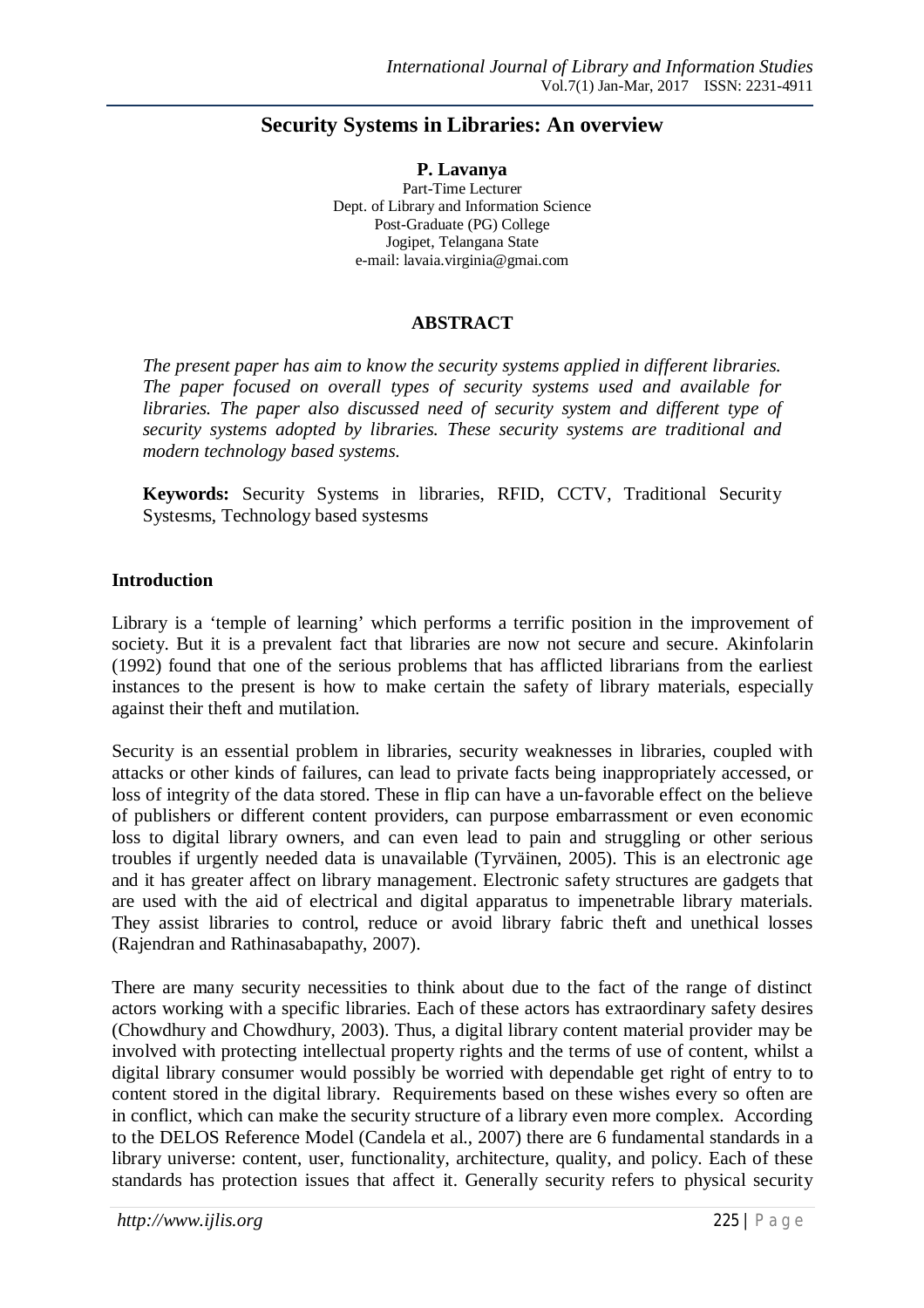protection, but here, as elsewhere, is a common synonym for "physical protection" that includes fire protection and emergency planning.

# **Definition and Concept of Security**

Security may be considered as assured freedom from poverty or want, precautions taken to ensure against theft, espionage or a person or thing that secures or guarantees (Collins English Dictionary and Thesaurus, 1992 ). According to Fischer and Green, 'security implies a stable, relatively predictable environment in which an individual or group may pursue its ends without disruption or harm and without fear of such disturbance or injury' (2004, p. 21). A traditional definition of security may be the provision of private services in the protection of people, information and assets for individual safety or community wellness (Craighead, 2003). In addition, private or commercial security may be considered as the provision of paid services in preventing undesirable, unauthorized or detrimental loss to an organization ' s assets ( Post and Kingsbury, 1991 ).

Simply safety means freedom from danger, protection from unauthorized access, loss avoidance, harm prevention, discount of long-term hazard created by way of unsuitable environmental conditions. Security means "the state of being or feeling safe; freedom from fear, danger, anxiety, doubt, etc; state or sense of safety, tranquility, certainty, etc; protection; safeguard. 3.a. protection or defense against attack, interference, espionage, etc. b. protection or defense against escape c. procedures to provide such protection or defense. Agnes, Michael. Webster Dictionary. (2007)

#### **Security Systems:**

Library has a number of security systems from its establishments. It has differentiated in standard and cutting-edge systems. Modern structures had been made by means of technological support. Traditional structures are totally based on human. This consists of security systems such as electronic anti-theft devices, visible cameras, smoke detection and alarm device at entrances, exits and stack areas in the library. This system can assist stop unauthorized removal of collections and viable monitoring and detection of user in established studying and reference rooms, as well as cabinets areas.

# **Types of Security Systems in Libraries**

#### **a) Conventional or Manual security systems**

# **Fire extinguisher & security equipments:**

A fire extinguisher is an active hearth protection machine used to extinguish or manipulate small fires, regularly in emergency situations. It is no longer supposed for use on an out-ofcontrol fire, such as one which has reached the ceiling, endangers the consumer (i.e., no break out route, smoke, explosion hazard, etc.), or in any other case requires the know-how of a furnace brigade. Typically, a furnace extinguisher consists of a hand-held cylindrical strain vessel containing an agent which can be discharged to extinguish a fire. Fire extinguishers manufactured with non-cylindrical strain vessels additionally exist, but are much less common.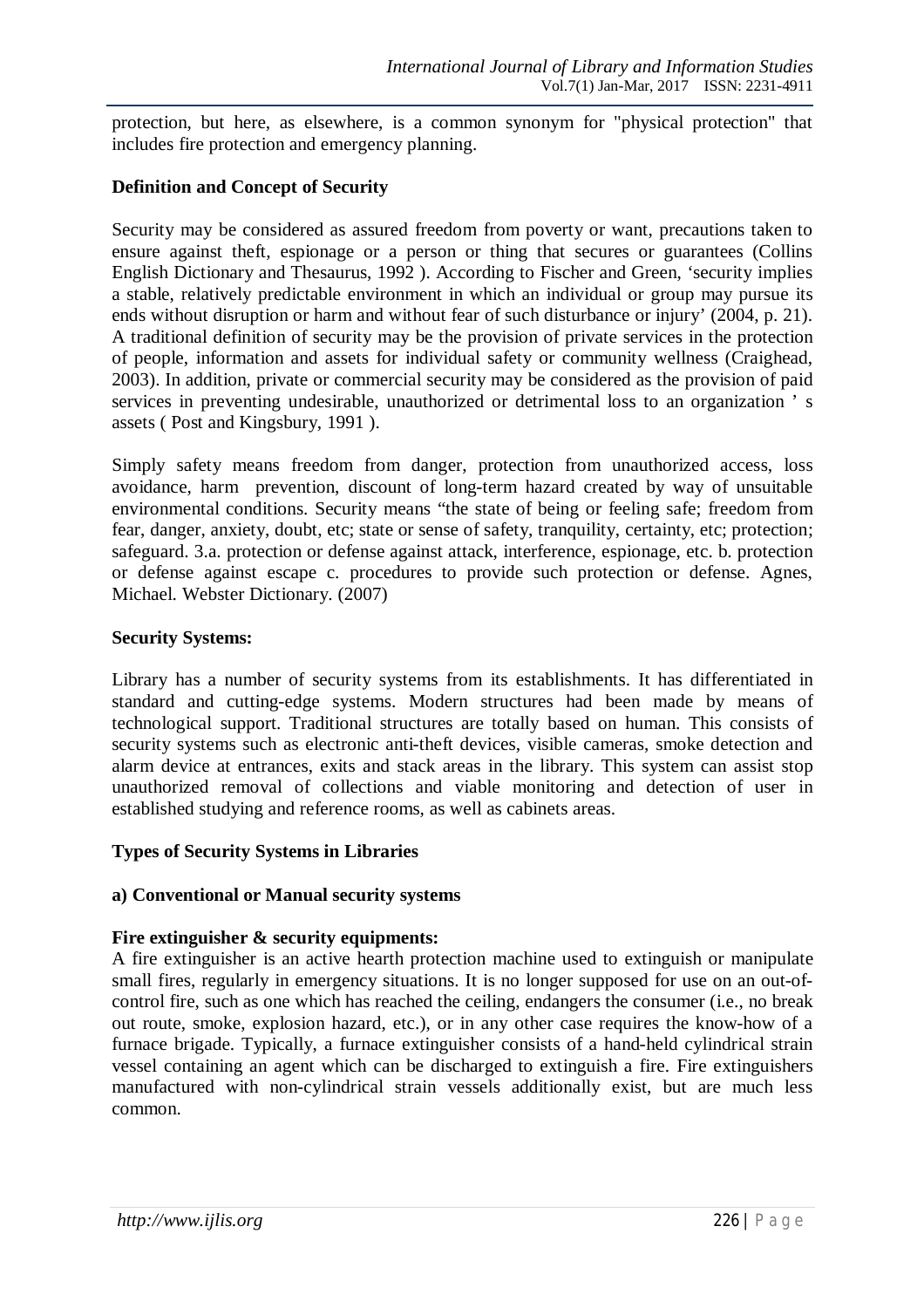#### **ID cards and access authorization**

As a minimum, an identification card must contain the individual's name, colour photograph or digitized image, the name of the issuing department/organization, date of expiry (maximum five years from date of issue) and a number unique to the card.

#### **Locks & Key system**

A key is a device that is used to operate a lock (such as to lock or unlock it). A typical key is a small piece of metal consisting of two parts: the bit or blade, which slides into the keyway of the lock and distinguishes between special keys, and the bow, which is left protruding so that torque can be applied by the user. The key serves as a protection token for get entry to to the locked area; only people having the right key can open the lock and attain access.

#### **Security Clearance procedure**

A protection clearance is an authorization that permits get entry to information that would otherwise be forbidden. Security clearances are regularly used in enterprise and government. ... When a safety clearance is required for get admission to to particular information, the data is stated to be classified.

### **Security guards employed to patrol**

A security guard (also known as a security officer or protective agent) is a person employed through a public or personal party to guard the employing party's assets (property, people, equipment, money, etc.) from a range of dangers (such as waste, broken property, hazardous worker behavior, crook undertaking such as theft, etc.) by means of enforcing preventative measures. Security guards do this by means of preserving a high-visibility presence to deter unlawful and inappropriate actions, looking (either directly, thru patrols, or indirectly, with the aid of monitoring alarm structures or video surveillance cameras) for signs and symptoms of crime or different hazards (such as a fire), taking motion to decrease harm

#### **Signature of every user (Gate Registration)**

Any man or woman intending to use the University Library and its assets in person, should present his/her private Identity Card and always furnish correct particulars at the Gate Register for entry into the library.

Single door entry-exit for staff & User

#### **b) Electronic security system**

#### **3M exit detection**

Security Systems from 3M represent the world's leading security solution for libraries. The global leader in library security for over three decades, 3M Library Systems through the combination of Tattle-Tape™ Security Strips, innovative detection systems and circulation accessories – protect billions of individual items in thousands of libraries across the world.

#### **Alarm systems**

An alarm device or system of alarm devices gives an audible, visual or other form of alarm signal about a problem or condition. Alarm devices are often outfitted with a siren.

#### **Biometrics**

Biometric security is a security mechanism used to authenticate and provide access to a facility or system based on the automatic and instant verification of an individual's physical characteristics. Because biometric security evaluates an individual's bodily elements or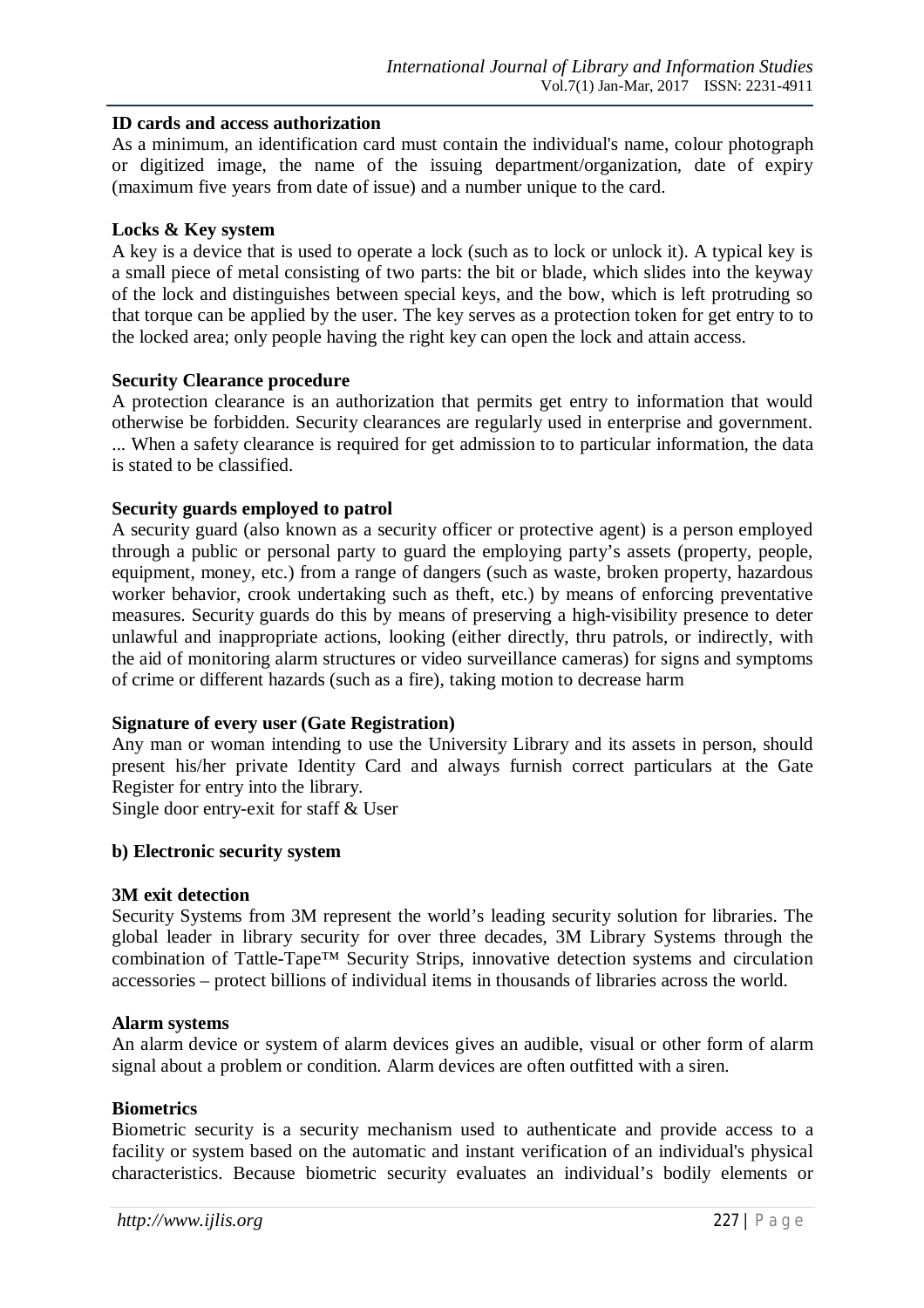biological data, it is the strongest and most foolproof physical security technique used for identity verification.

#### **CCTV cameras**

Closed-Circuit TV (CCTV), additionally considered as video surveillance is the use of video cameras to transmit a signal to a particular place, on a limited set of monitors. An opencircuit gadget refers to a device that is focused at an indefinite wide variety of people, as in tv broadcasts. Closed-circuit systems, on the other hand, are designed to provide video to distinctive viewers. One closed-circuit gadget that is particularly designed for surveillance purposes is typically referred to as a closed-circuit television or CCTV system. two CCTV is used in a vast range of functions which consist of security, disaster prevention, electricity and manpower saving, income advertising and records services, manufacturing management, industrial measurement, scientific care, training and military fields.

#### **Electronic Eye Detection**

An electric eye is a photo detector used for detecting obstruction of a light beam. An example is the door safety system used on garage door openers that use a light transmitter and receiver at the bottom of the door to prevent closing if there is any obstruction in the way that breaks the light beam.

#### **Electronic Recording**

Electronic security system refers to any electronic equipment that may want to operate protection operations like surveillance, get entry to control, alarming or an intrusion manage to a facility or an location which uses a electricity from mains and also a electricity backup like battery etc.

#### **RFID system**

Radio-Frequency Identification (RFID) based totally access-control gadget permits solely accredited human beings to enter a particular place of an establishment. Authorised human beings are provided with special tags, the use of which they can get admission to that area. This RFID primarily based safety gadget is primarily based on micro controller AT89C52 and contains a RFID module, a LCD module for showing the status and a relay for opening the door and other library operations like check-out, check-in management. Provision of selfservice station is for checking out books one via one with the resource of the borrower besides any interference of library staff. The theft detection machine of the clever tags for that e book is deactivated to enable convenient passage from the protection gate. A protection device is made up by way of unique components; a safety computing device includes of bodily security, security measures and the human element.

#### **Smart Card**

Smart cards provide computing and business systems the enormous benefit of portable and secure storage of data and value. At the same time, the integration of smart cards into your system introduces its own security management issues, as people access card data far and wide in a variety of applications.

#### **Conclusion:**

Security is capricious in nature and application, practiced throughout many domains and with heterogeneous actors. Owing to this multidimensional nature, the idea of security is difficult to define. However, the learn about proposed that the notion of protection may additionally be defined when perception the applied context. In addition, by way of developing and

*http://www.ijlis.org* 228 | P a g e